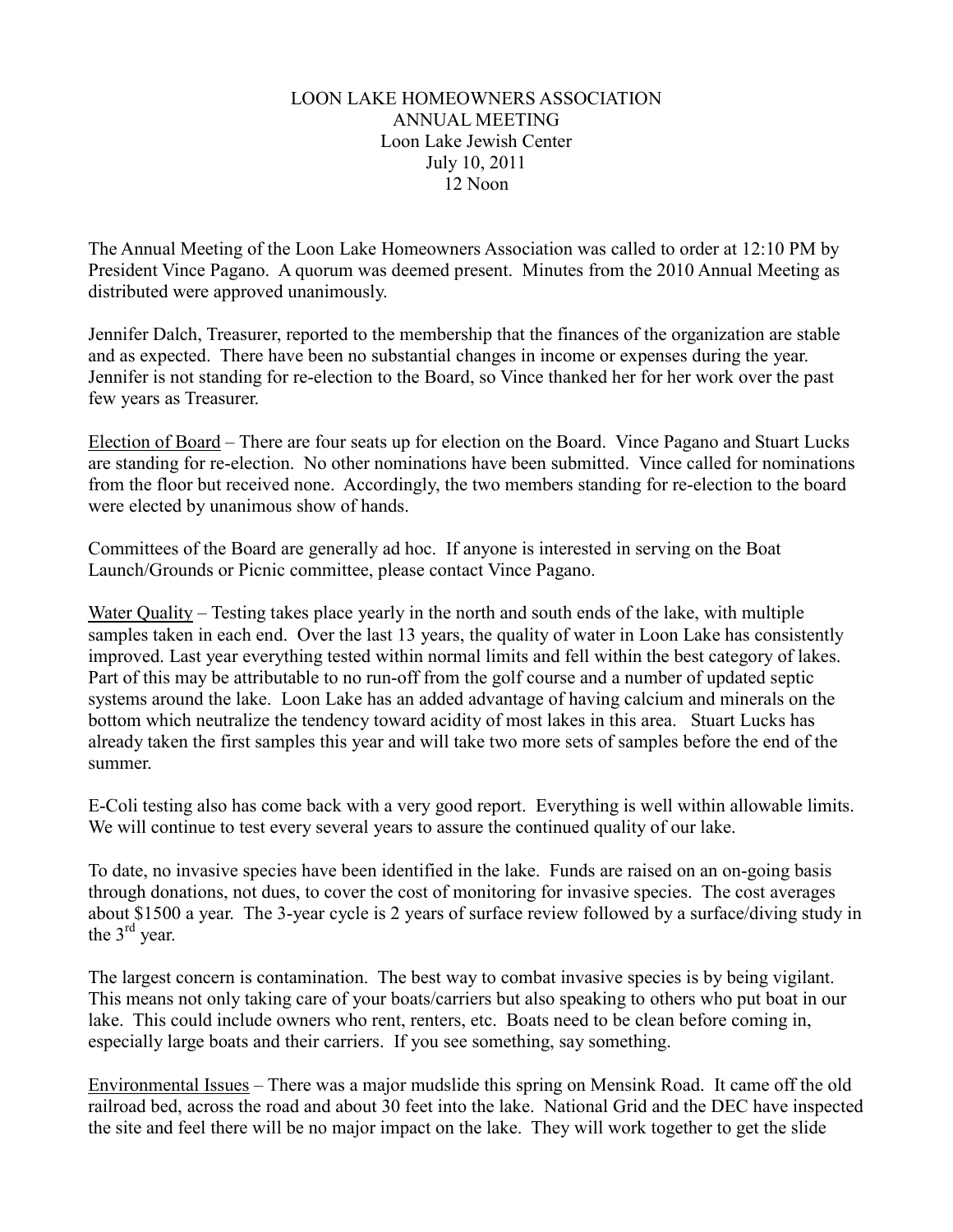## cleaned up.

Tom Bartiss talked about the erosion on Loon Lake Terrace. While the liability falls on Loon Gulf since they own that road, there was discussion about the neighbors going together to fix the situation to avoid safety issues. Tom offered to research several options for repair work and report his findings to them. It was agreed that this is not a LLHA issue but everyone would like to see the site safely repaired.

The Gilmore family is no longer cutting the beach grass, and while LLHA has no jurisdiction to maintain the beach area, it does have a vested interest in keeping the area neat. The LLHA Mission is to maintain the quality of the lake and surrounding area as well as the quality of life for its members. Anyone wanting to help maintain the beach sites should be in touch with Tom Bartiss.

## President's Report

Vince has checked with the APA to determine if they have had additional dealings with Loon Gulf during the past year. Nothing new has transpired. LLHA will continue to monitor that situation as well as the local government situation

Recent discussions with the Town of Franklin Supervisor and Superintendent of Roads indicate that no specific work is planned on Garden Road in the immediate future. They feel the major problem has been corrected and that further work will have to wait until funds are available. The issue was raised that the road surface is now worse than before and the drop-off is severe with no buffer at all. The Road Closed sign will stay up until the work on the road is finished. The Town is aware of the problem with the drop-off but is unable to do any work on fixing the situation at this time. Vince will continue to monitor the condition of the road and be in touch with the Town.

Scott Muller has been building an excellent website for LLLHA. He is looking for input from homeowners and for items that will make the site interesting and entertaining. Any contributions are most welcome.

There is always concern about water safety. Common sense is best. You are encouraged to say something to your fellow homeowners and their guests if you see something that seems to be unsafe. It's definitely for the good of the community. Of particular concern is swimmers in the middle of the lake without an accompanying boat or identification of some form. Boaters can't always see swimmers so more identification is better than too little.

Vince touched briefly on the current property tax cap which has been enacted. The Town of Franklin and Franklin Country revenues increases are capped at 2% of the Cost of Living. The New York State Legislature has passed this cap and the governor has signed it. In order to be able to increase revenue more than that, the Town would have to get 60% of the voters to approve overturning the 2% cap. Alternatively, a 60% vote of Town Board Members can also overturn the cap. Vince will continue to monitor local developments.

Vince introduced Rick Denial of Landvest who spoke on the Chatteaugay Woodland conservation e asement. The easement totals 105,000 acres, most of it recently acquired by the State from Domtar. What the easement means is that there can be no addition of houses or buildings, and it will be kept as a working forest with recreation rights.